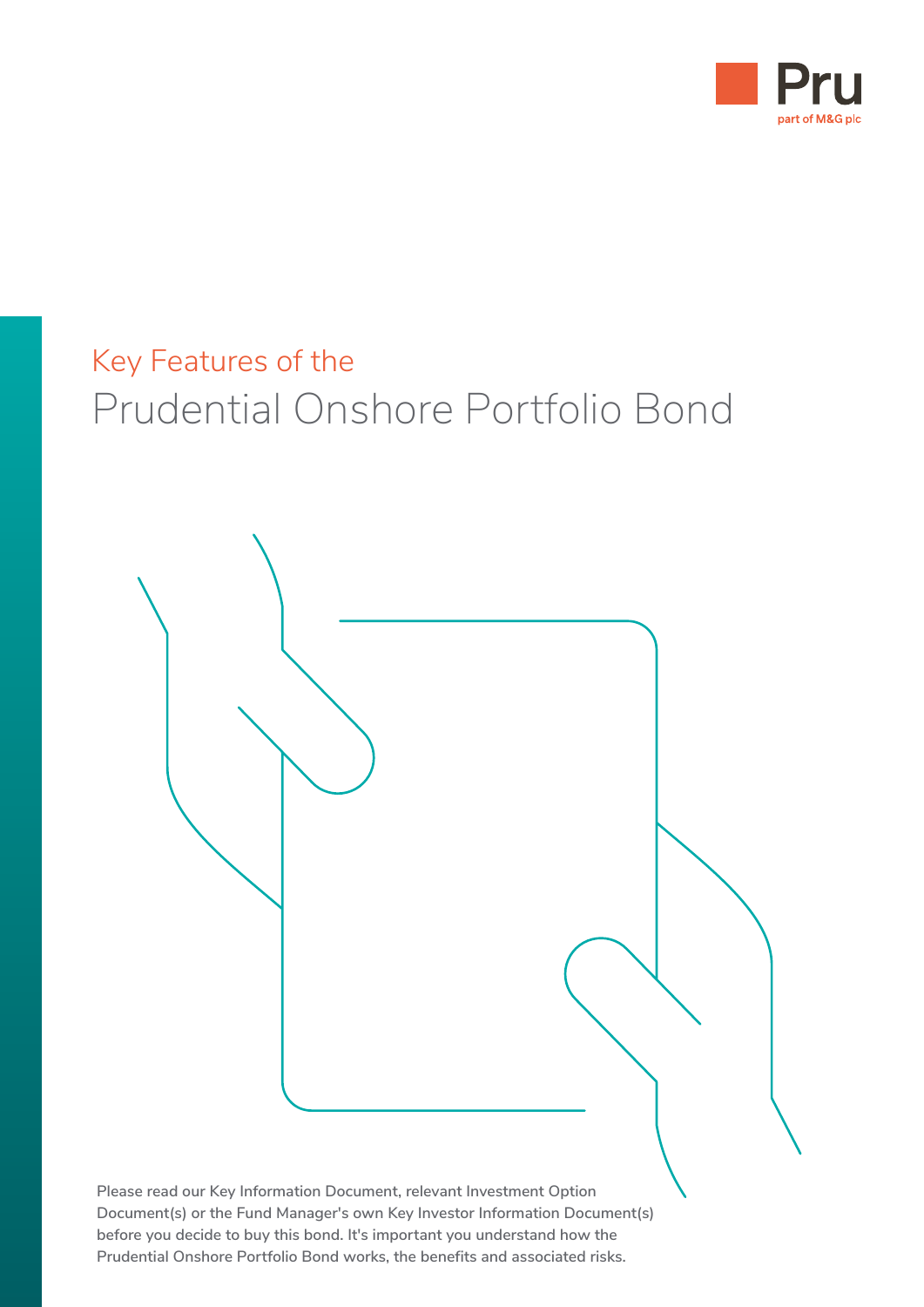# Contents

| About The Prudential Onshore                              |                |
|-----------------------------------------------------------|----------------|
| Portfolio Bond                                            | 3              |
| Its aims                                                  | 3              |
| Your commitment                                           | 3              |
| <b>Risks</b>                                              | 3              |
| Other documents you should read                           | $\overline{4}$ |
| Questions & Answers                                       | 5              |
| Is the Prudential Onshore Portfolio Bond right<br>for me? | 5              |
| How flexible is it?                                       | 5              |
| How much can I pay into my bond?                          | 5              |
| Where are my payments invested?                           | 5              |
| Can I change my investments?                              | 7              |
| What are the charges and costs?                           | 7              |
|                                                           |                |

| What will I get back?                                                                | 8  |
|--------------------------------------------------------------------------------------|----|
| How do I take money out of my bond?                                                  | 9  |
| What about tax?                                                                      | 9  |
| How will I know how my Prudential Onshore<br>Portfolio Bond is doing?                | 10 |
| What happens to the Prudential Onshore Portfolio<br>Bond if the person covered dies? | 10 |
| What if the Prudential Onshore Portfolio Bond<br>isn't right for me?                 | 11 |
| Other information                                                                    | 12 |
| How to contact us                                                                    | 15 |
|                                                                                      |    |

We would like everyone to find it easy to deal with us. Please let us know if you need information about our plans and services in a different format.

All our literature is available in audio, large print or braille versions. If you would like one of these please contact us using the details on the last page.

It's important for you to decide whether this product is right for you and what funds to choose.

Before you invest in this product you should read our **Key Information Document,** relevant **Investment Option Document(s)** or the Fund Manager's own **Key Investor Information Document(s)** as appropriate. These include important information which may help you make up your mind.

You should receive these with your application form. Please keep these documents safe for future reference or go to our website at **www.[pru.co.uk/prodocs/POPB](https://www.pru.co.uk/prodocs/POPB)** for the most up to date version.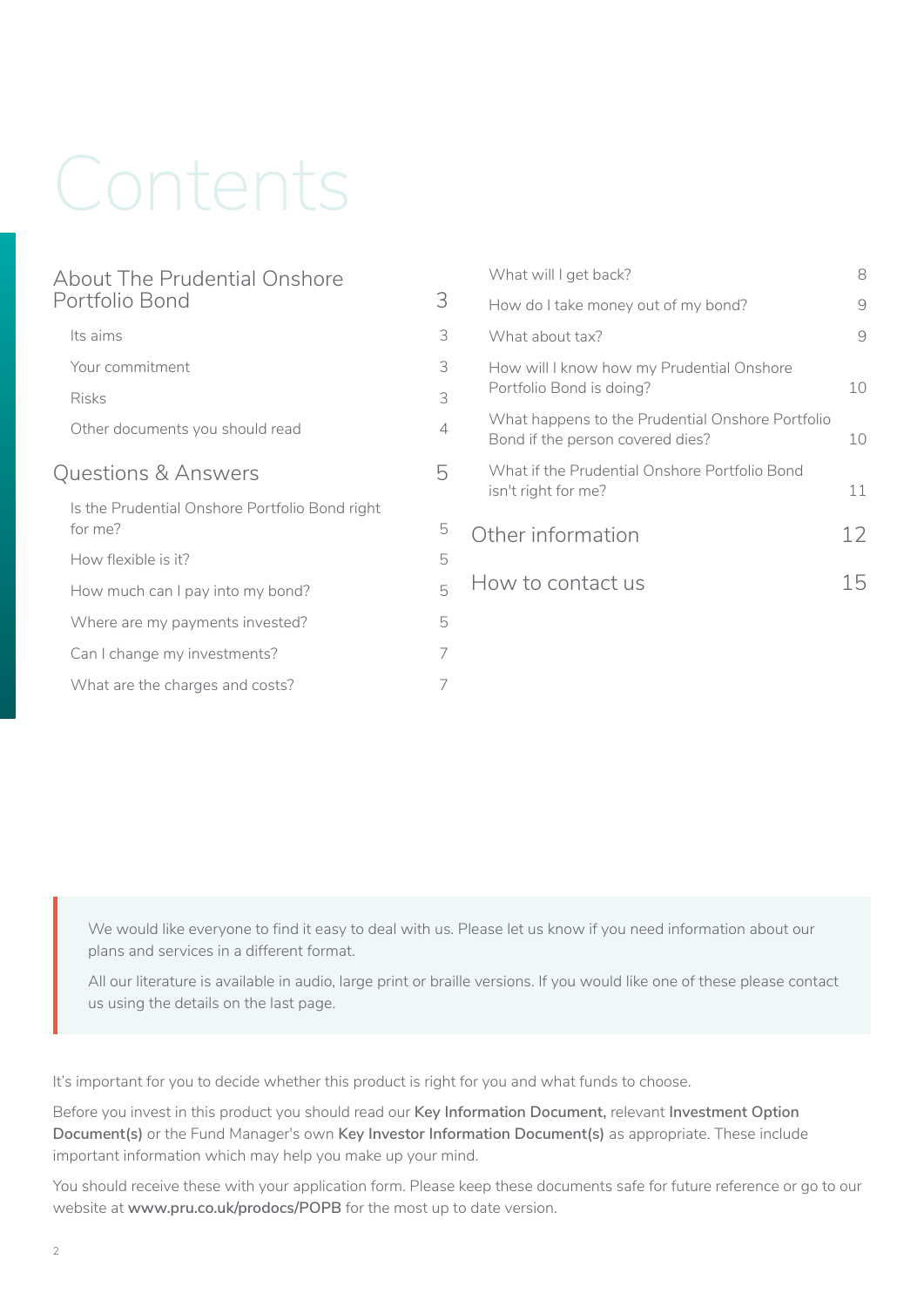# <span id="page-2-0"></span>About The Prudential Onshore Portfolio Bond

The Prudential Onshore Portfolio Bond is an investment bond which lets you invest in a wide range of investments with the potential for growth. It allows you to take tax-efficient withdrawals, while providing an element of life cover.

It is a single premium whole of life insurance product and is available through a number of investment wrap "Platforms".

# Its aims

#### **What this bond is designed to do**

- To grow the value of your investment over the medium to long term, so five to ten years or more.
- To allow you to take tax-efficient withdrawals.
- Give you access to a wide range of investments to match your investment objectives and attitude to risk.
- Provide a small amount of death benefit.
- To help reduce Inheritance Tax liability if you choose to place your Prudential Onshore Portfolio Bond in trust.

# Your commitment

#### **What we ask you to do**

- Your first investment into the bond needs to be at least £15,000. The minimum top-up investment is £2,500.
- To allow your bond to potentially grow for at least five to ten years or more.
- Together with your financial adviser, you need to choose investments to suit your needs and keep them under regular review to make sure they are still right for you.

# Risks

#### **What you need to be aware of**

- The value of your investment can go down as well as up so you might get back less than you put in.
- If you take more money from the bond than the amount your investment has grown by, the value of your investment will be less than you've put in.
- Each of the investment choices available for the Prudential Onshore Portfolio Bond has its own specific risks that will affect the value of your bond. Some also have features which mean there are restrictions on taking money out or moving money between investments. You should discuss these with your financial adviser.
- There may be a delay in buying, selling or switching to or from certain funds. This means that you may face a delay in gaining access to your money. Please read "Where are my payments invested?" for more information about this.
- If the value of the bond assets falls below a minimum level we reserve the right to cancel the bond and pay you the value of the remaining investments less any charges. More details can be found in the **Contract Conditions** and **Statement of Charges**.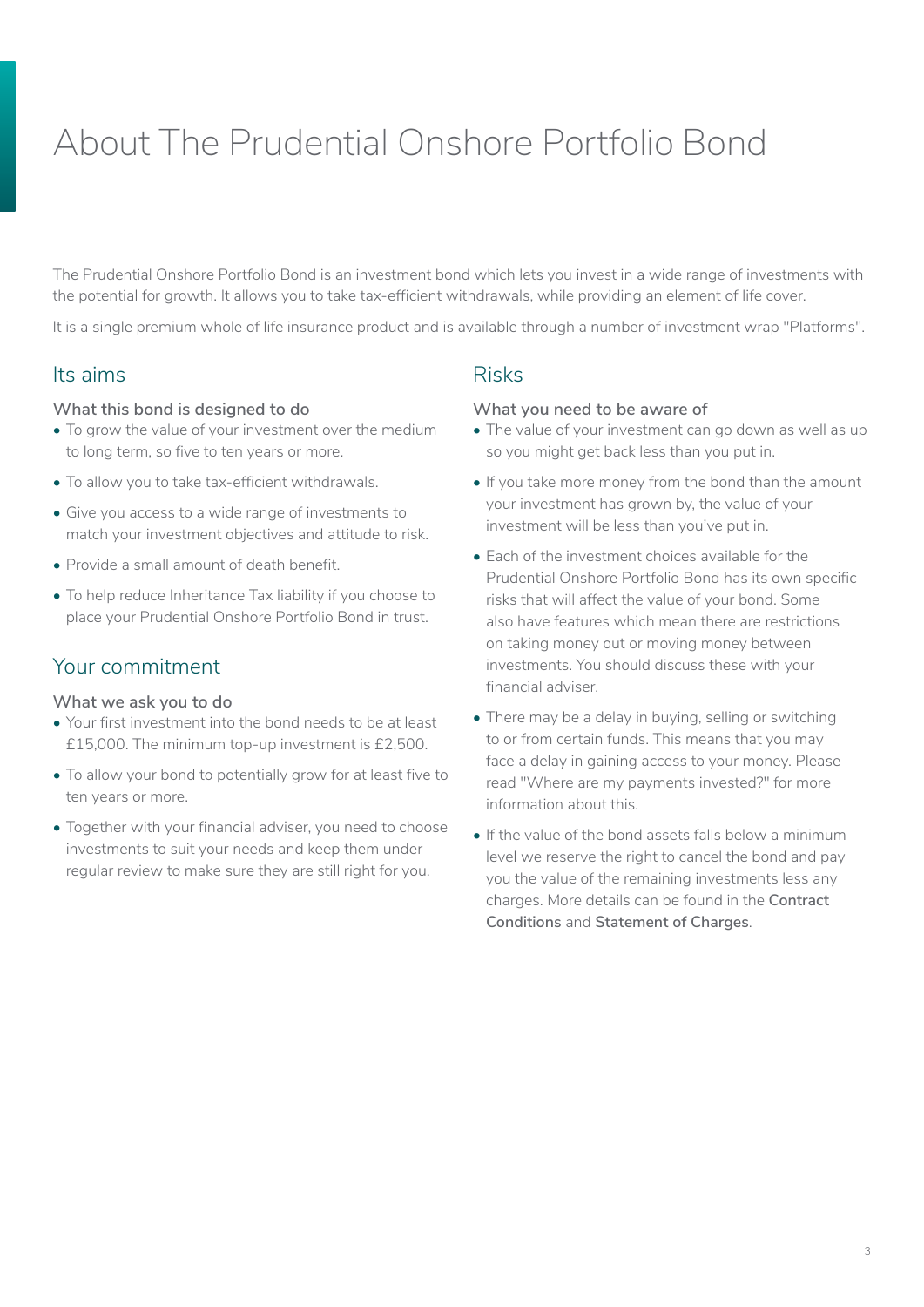## <span id="page-3-0"></span>Other documents you should read

Before you invest in this product you should read our **Key Information Document**, relevant **Investment Option Document(s)** or the Fund Manager's own **Key Investor Information Document(s)** as appropriate. If you want more information, please read the following documents. We have highlighted when they are relevant throughout this document.

They are all available from your financial adviser or direct from us. Our contact details are on the last page.

- **Contract Conditions**  These are the terms and conditions of the bond.
- **Your Platform Terms and Conditions** (contact your chosen Platform for this).
- **Statement of Charges** This shows the current charges and limits that apply to the bond.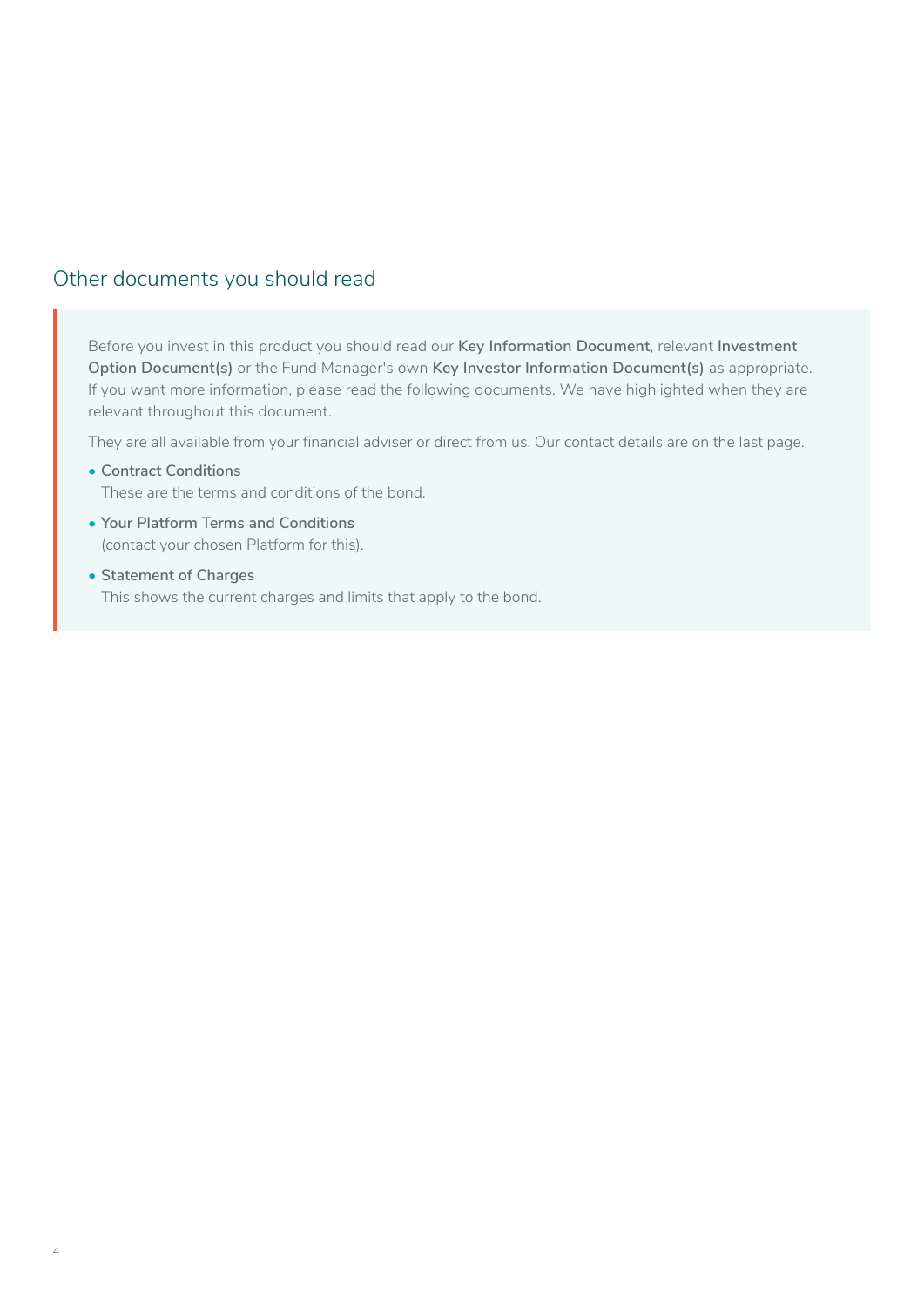# <span id="page-4-0"></span>Questions & Answers

# Is the Prudential Onshore Portfolio Bond right for me?

This bond is available to customers aged 18 or over who live in the UK. It can be taken in either single or joint names with a maximum of 10 owners. You can be the life assured or you can choose to assure the life of someone else, up to a maximum of 10 people.

The minimum age for any life assured is 3 months and the maximum age at the start is 90 years (next birthday). If a bond is to be on two or more lives you can choose at the start if the death benefit is to be paid on the first death or last death.

All lives assured must be under age 90 if the bond is to be on the first death basis. At least one life assured must be under age 90 if the bond is to be on the last death basis.

You shouldn't invest if you feel you don't understand the risks associated with investing. Remember that the level of risk you take depends on the options you choose from where you invest your money.

### How flexible is it?

You're free to change your investments whenever you want to via your financial adviser.

You can withdraw money from your bond at any time but there are limits on how much you can take out and how much should be left in the bond after a withdrawal. For more information on the limits, please read your **Contract Conditions**.

You can place your bond in trust – your Financial Adviser can help with this.

When you set up your bond, you can choose to manage your investments either;

- with your financial adviser, or
- your chosen Platform might offer a service where you can choose to invest in a Managed Portfolio which is managed by a 'Discretionary Asset Manager' (DAM).

If you appoint a Discretionary Fund Manager, details of their charges will be available from your financial adviser. All investments are made by your financial adviser on your behalf. Please contact your financial adviser if you'd like to take any of these options.

### How much can I pay into my bond?

There's no maximum you can invest and the minimum initial investment is £15,000 and £2,500 for top-ups.

### Where are my payments invested?

Different funds invest in different types of assets for example, some only invest in property, others invest directly in the stock market and others invest in a wide range of assets. Each fund has its own level of risk and potential for growth. Usually, funds with more potential for growth carry more risk. Remember, the performance of the funds isn't guaranteed. The value of your investment can go down as well as up so you may get back less than you put in.

In exceptional circumstances a transaction (such as a full or partial cash-in) might be delayed which might mean you face a delay in gaining access to some or all of your money. Where a request is made to fully cash in the bond and there's a delay in selling an asset, we'll only pay the cash in value of the bond once the final asset has been sold. We take this approach to prevent part payment in these circumstances being viewed as a partial cash in of the bond for tax purposes. You can find more information in the **Contract Conditions**.

You, your financial adviser, or your Discretionary Fund Manager can choose which assets you'd like to invest in from a wide range, including collective investments and cash deposits and those assets will then be linked to your bond.

#### **The Platform**

Your bond will be handled via your chosen Platform. The Platform will process instructions you make to buy and sell investments in accordance with your **Platform Terms and Conditions**. The Platform will give you relevant documents and information in relation to any transactions that take place.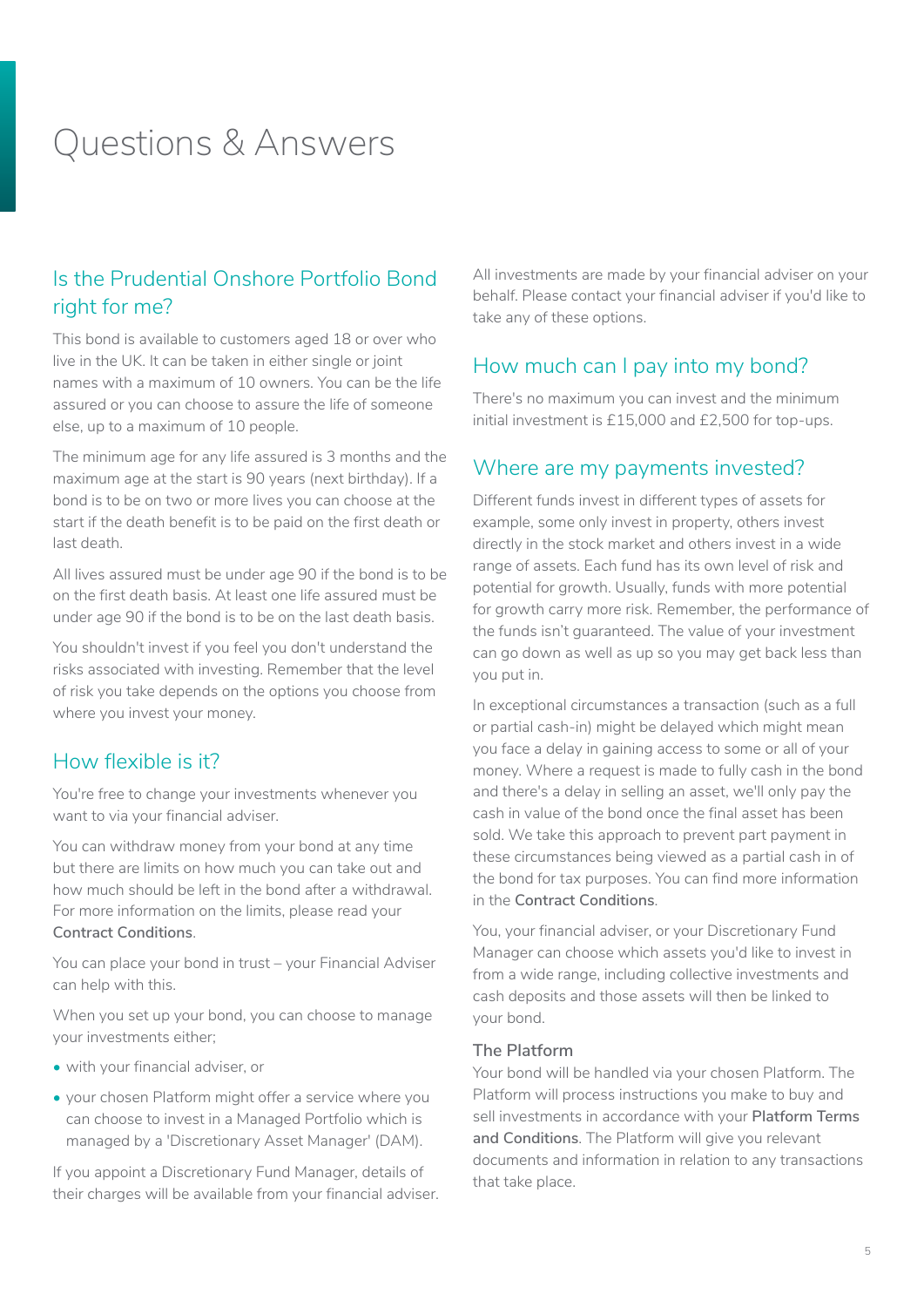#### **Permitted investments**

Each asset you chose must be one that we allow. This is known as a "Permitted Investment". We'll only permit an asset that would mean your bond isn't classified as a "Personal Portfolio Bond". We'll maintain a list of these available assets which can be viewed on the Platform. We might add or remove any asset(s) from this list without notice.

If a change in the structure of an investment or a change in how an investment is viewed under UK law means that your bond could be classified as a "Personal Portfolio Bond", you could become liable for an annual tax charge that could be substantial. In this situation you'd have to sell that asset immediately and either leave the money in the Cash Account or invest in a Permitted Investment.

If we become aware that an asset has ceased to be a Permitted Investment or we no longer approve of an asset, we'll let you, your financial adviser or your Discretionary Fund Manager know if there's a need to sell the asset and request your or their instruction. Where we don't receive an instruction by the date specified in the notification, we'll sell the asset and credit the money from the sale to the Cash Account.

As a UK resident you're able to invest in deposit funds denominated in currencies other than Sterling to obtain a higher rate of interest but you're not able to invest in cash for currency speculation purposes. If you'd like more information about the investments you can choose, please speak to your financial adviser.

#### You can find more information on this in your **Contract Conditions**.

#### **What is the Cash Account within my bond for?**

All bonds are set up with a Cash Account. The Cash Account is used to meet all withdrawals and all bond charges. The Cash Account will also be used to meet any Adviser Charges due, these are the charges your financial adviser makes to you for advice provided and ongoing

services to you. You'll agree these with your financial adviser. You must hold a minimum cash balance in the Cash Account of 2% of the value of all assets linked to the bond, subject to a minimum of £100 and a maximum of £2,000. If the Cash Account value falls into a Negative Balance, we'll be entitled to cancel investments from your bond and credit the equivalent value in cash to the Cash Account. The value of the investments that we'll cancel will be equal to the total of:

- the outstanding negative balance and
- up to 2% of the bond value.

For full details of the Cash Account, see your **Contract Conditions**.

#### **Information relating to sustainability risks and how they could impact returns**

We make a range of funds available through this product and when selecting the range of funds, we ensure that it includes a number of funds which specifically take sustainability risks into account as part of the fund's objective and investment strategy. However, all funds within the range provided could be exposed to sustainability risks. The following types of sustainability risks are likely to impact on fund returns:

- Environmental risk examples include; climate change, increasing water scarcity and waste management challenges.
- Social risk examples include; product safety, supply chain management and labour standards, health and safety and human rights, employee welfare, data and privacy concerns and increasing technological regulation.
- Governance risk examples include; board structures and effectiveness, management incentives and management quality.

These could, for example, impact on asset types in the following ways: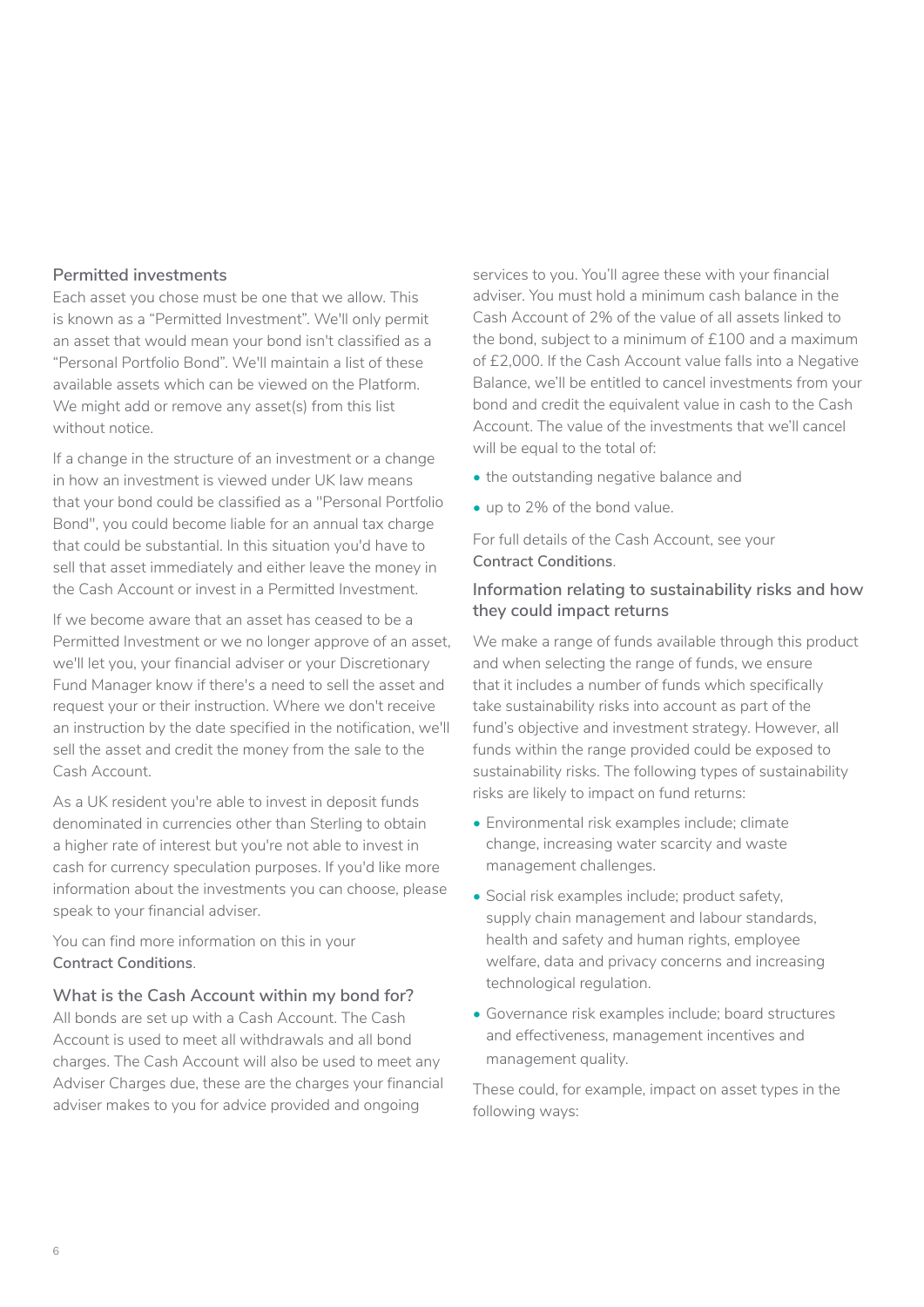<span id="page-6-0"></span>

| Asset type               | Potential impact of sustainability risks                                                                                                                                                                                                                                                                                                                                        |
|--------------------------|---------------------------------------------------------------------------------------------------------------------------------------------------------------------------------------------------------------------------------------------------------------------------------------------------------------------------------------------------------------------------------|
| Equities<br>and property | Some markets and sectors will have<br>greater exposure to sustainability<br>risks. For example, climate change can<br>damage property which the fund owns,<br>thereby impacting the cash flow and<br>capital value of the fund. Sustainability<br>risks may also impact market prospects<br>in which a fund operates, thereby<br>affecting the market valuation of<br>the fund. |
| Fixed interest           | Sustainability risks can affect the<br>borrowers' cash flows and therefore<br>the ability for people to meet their<br>debt obligations.                                                                                                                                                                                                                                         |

Details on each fund's strategy, asset objectives and asset mix is provided in fund documentation made available by the fund's manager, including how they take into account sustainability risk where applicable.

At this time, due to a lack of available data related to the underlying investments, it cannot be confirmed whether this product takes into account the EU Sustainable Finance Taxonomy criteria for environmentally sustainable economic activities.

# Can I change my investments?

You, your financial adviser or your Discretionary Fund Manager, can tell your chosen Platform to sell or purchase any asset available on the Platform provided any asset purchased is a Permitted Investment. Any charge for selling or buying transactions will be set out in the **Platform Terms and Conditions**.

# What are the charges and costs?

We charge you for looking after your bond. These charges are already taken into account when we work out its value.

Your personal illustration shows how the charges and costs will affect your bond based on the amount you invest and example growth rates. It will also show any Adviser Charges you have asked us to pay on your behalf.

The charges and costs described below could change in the future. If this happens, we will let you know.

#### **Bond Charges**

| Platform charges                         | These charges reflect our costs<br>in obtaining services from your<br>Platform. The level of these<br>charges will be as set out in the<br><b>Platform Terms and Conditions.</b><br>In the Contract Conditions, this is<br>referred to as the 'administration and<br>operation charge'.                                                                                                                                        |  |  |
|------------------------------------------|--------------------------------------------------------------------------------------------------------------------------------------------------------------------------------------------------------------------------------------------------------------------------------------------------------------------------------------------------------------------------------------------------------------------------------|--|--|
| Discretionary<br>Fund Manager<br>charges | If you've appointed a Discretionary<br>Fund Manager, we'll deduct an<br>amount from your bond to cover their<br>fees we pay.                                                                                                                                                                                                                                                                                                   |  |  |
| Expenses                                 | Where expenses such as dealing<br>costs, taxes, duties, levies or charges<br>are incurred, an amount is deducted<br>every month to cover them. This<br>includes a deduction to cover tax<br>we pay to HM Revenue & Customs<br>on the growth and income of assets<br>held within the bond. It is calculated<br>monthly and when assets are sold,<br>based on the value of assets held in<br>the bond and it is applied monthly. |  |  |
| Asset charges and costs                  |                                                                                                                                                                                                                                                                                                                                                                                                                                |  |  |
| Initial Charge                           | 'Initial Charge' - this applies to an<br>asset held as units or shares where<br>the asset has different buying and<br>selling prices.                                                                                                                                                                                                                                                                                          |  |  |
| Further costs                            | In addition, there may be further<br>costs incurred, which can vary over<br>time. Where these are applicable<br>they are paid for by the relevant<br>fund and will impact on its overall<br>performance. For more information,<br>please look at the current Statement<br>of Charges for this product.                                                                                                                         |  |  |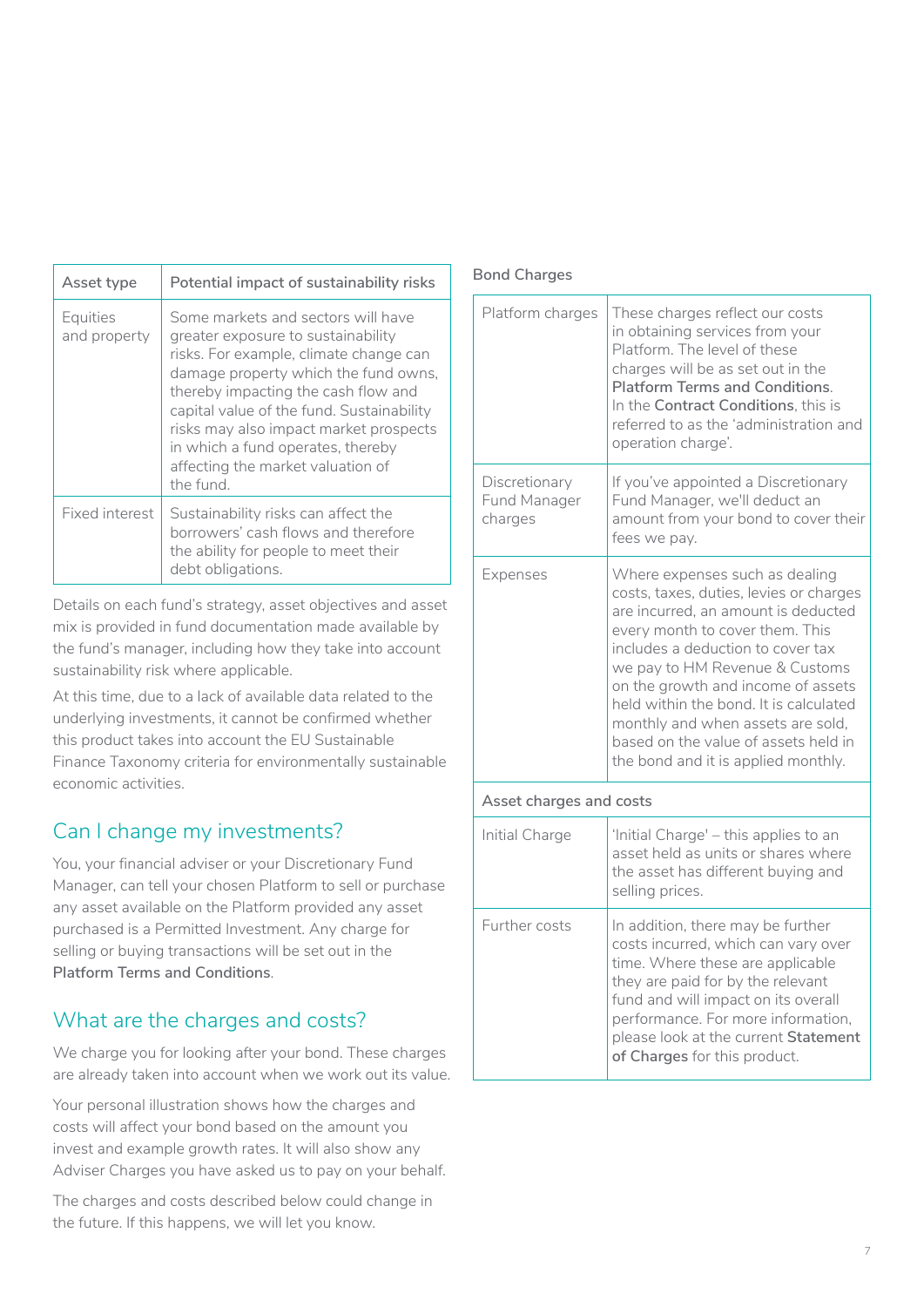#### <span id="page-7-0"></span>**Adviser charging**

You agree the fees with your adviser for any advice you receive, and you can pay them directly or ask us to pay the charges from your bond. There are limits to the amount of adviser charges we will allow you to deduct and your adviser can tell you more about this.

#### **From your initial (or additional) payment Set-up Adviser Charge (SAC)**

This can be a percentage of your total payment or a fixed monetary amount. We'll deduct the charge from the money you send us before we invest the balance into your bond. For example, if you send us £100,000 and ask us to pay a SAC of 3%, we'll pay £3,000 to your financial adviser and invest £97,000 in your bond.

As the SAC is deducted from your payment before investment it won't be included in the 5% tax-deferred allowance that applies to withdrawals from the bond. This is because the allowance is based on the amount invested into your bond after any SAC has been paid – not the total payment that you send to us.

#### **From your bond**

Subject to the **Platform Terms and Conditions**, you can instruct us, as part of your Platform Application Form or subsequent Adviser Charge Instruction Form given via your Platform, to deduct the following Adviser Charges from your bond and pay them directly to your financial adviser.

#### **Ongoing Adviser Charges (OAC)**

You can instruct us to start deducting Ongoing Adviser Charges from your bond. This can be a monetary amount, a percentage of the amount invested into your bond or a percentage of the bond value (at the time the charge is taken). We will deduct the charge quarterly on each date that we value the bond.

You can change the amount of an Ongoing Adviser Charge at any time by giving us instructions in writing. You can also stop the charge at any time by giving us instructions in writing.

#### **Ad Hoc Adviser Charges**

You can instruct us to deduct an Ad hoc Adviser Charge from your bond. This can be a monetary amount or a percentage of the bond value (at the time the charge is taken). If you wish, you can specify the fund(s) you would like an Ad Hoc Adviser Charge to come from. If you don't specify any funds, we will take it from across all the funds you hold in proportion to value.

If we're paying any Ongoing or Ad Hoc Adviser Charges from your bond on your behalf and you're also taking regular or one-off withdrawals by partially cashing in all the policies in your bond, these will be added together for the purposes of the tax-deferred allowance. If the total in any year is more than the 5% tax-deferred allowance, you might have to pay Income Tax on the excess. For more information please see the section "What about tax?" or ask your financial adviser.

#### **Additional investments**

If you make a further investment into your bond, you'll need to tell us if you want a SAC to apply.

We will deduct Ongoing Adviser Charges from any additional investments in line with the **Contract Conditions**.

The minimum additional investment before we take any Set-Up Adviser Charges is £2,500.

# What will I get back?

There's a projection of how much you could get back in your personal illustration. What you actually get back will depend on:

- how much you've invested,
- which assets you've invested in,
- how long you've invested for,
- how your investments have performed, and
- the charges that have been taken.

Any withdrawals including those to pay for any Adviser Charges you've made will also reduce the amount you'll get back.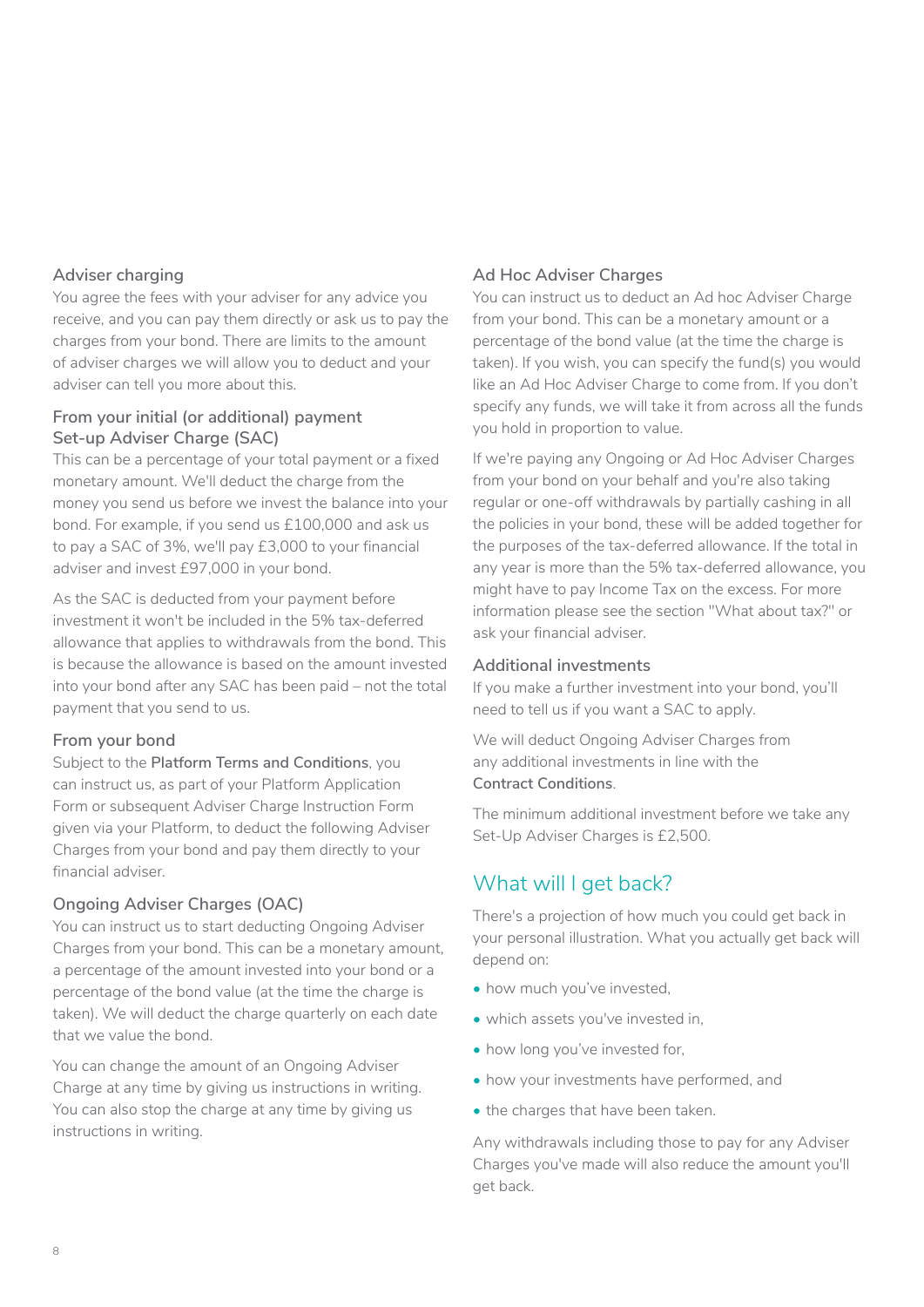# <span id="page-8-0"></span>How do I take money out of my bond?

You can make one-off withdrawals, or set up regular withdrawals from your bond. The minimum amount for any type of withdrawal is £100.

Withdrawals are deducted from the Cash Account and can be taken every:

- month,
- two months,
- three months,
- four months,
- half yearly, or
- annually.

In any 12-month period, the maximum regular withdrawal amount is 10% of the total money invested into the bond.

Your bond is set up as a group of identical policies. The maximum number of policies is 1,200 with a minimum value of £500 per policy at outset. If you do not select a number of policies we'll take the value of your investment divided by £500 (rounded down) as the number of policies in your bond. The bond is set up in this way to help you make tax-efficient withdrawals.

One-off withdrawals can be made by:

- partially cashing in all the policies in the bond,
- fully cashing in some of the bond policies, or
- a combination of both.

You must tell us which of the above methods to use at the time you want to make your withdrawal. You can only make a withdrawal (regular or one-off) if the value of your bond will remain above £1,000.

We'll only allow a one-off withdrawal if there's enough cash in your Cash Account to meet the payment. You can ensure this by instructing the Platform to sell some of the assets.

If the value of the bond, before deducting any charges but after taking any negative balances into account, goes below the current minimum value of £1,000 we'll write to you and ask for an additional investment to be made into the bond. If the additional investment isn't paid into the bond within a calendar month, we might exercise our right to cash in the bond and pay the cash-in value to you (after we've taken all relevant charges).

If you fully cash in the bond we pay the value of any cash and assets sold by the Platform less any negative balance and an amount we retain to cover any bond charges and Adviser Charges incurred but not yet deducted up to the date we request the payment from the Platform.

However, within 12 weeks of the payment (if this period changes we'll notify you), we'll pay you a further amount if either or both of the following applies:

- if the amount that we have retained as described above is more than the amount of any outstanding Adviser Charges and bond charges we'll refund you the difference; and/or
- if we receive any residual income that had accrued but not yet been received in respect of the assets up to the date we received your instruction to fully cash in the bond.

# What about tax?

#### **Income Tax**

You may have to pay Income Tax on any withdrawals you make from your bond. Each policy year you can withdraw up to 5% of the amount you have invested in your bond without having an immediate tax bill. You may do this by taking regular withdrawals and/or one-off withdrawals by partially cashing in all the policies in your bond. If you don't use all of this 5% allowance in any policy year, you can carry the unused portion forward. The allowance comes to an end once you have withdrawn 100% of the amount you invested. If you withdraw more than the allowance in any policy year, you may have to pay Income Tax on the excess amount.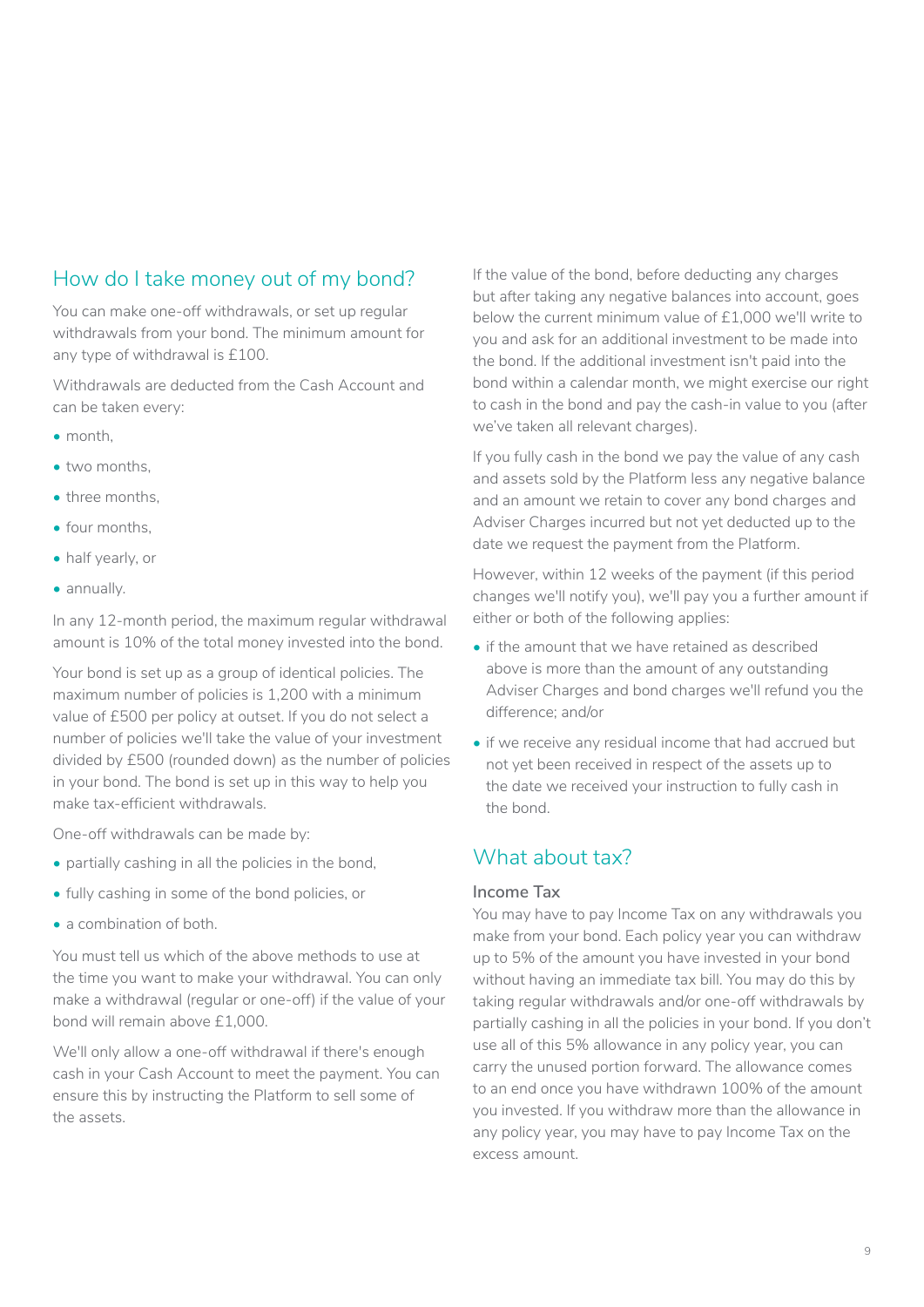<span id="page-9-0"></span>The 5% allowance also applies to any additional investment you make. Any Ongoing Adviser Charges, Ad hoc Adviser Charges, regular withdrawals and one-off withdrawals you ask us to pay by partially cashing in all the policies in your bond, will be counted against the 5% allowance. You may also have to pay Income Tax if:

- you cash in your bond or any policies in it,
- you transfer legal ownership of your bond, or
- your bond ends on the death of a life assured and the death benefit is payable.

A gain on your bond will be added to your total taxable income for that tax year and you will normally pay tax on the gain at your highest rate, although in some cases you may be able to claim "top-slicing relief". \*Your Financial Adviser will be able to give you more information about this. Gains from your bond may affect any entitlement to personal Income Tax allowances or certain tax credits.

If you have been non-resident in the UK for tax purposes during the period you have owned the policy, you may be entitled to a reduction in tax payable for any taxable gains made during your non-residency (time apportioned reduction). Further details can be found in the HM Revenue & Customs helpsheet HS321 "Gains on foreign life insurance polices".

#### **Capital Gains Tax**

You won't have to pay this on your bond.

#### **Inheritance Tax**

If you still have this bond when you die, your estate might need to pay Inheritance Tax. Special tax considerations apply to bonds written under trust. Your adviser can give you more information about this.

#### **Tax rules for trusts**

If your bond is written under trust, special tax rules apply. For more information please contact your Financial Adviser.

#### **Tax rules for corporate investors**

UK Corporate investors can't benefit from the 5% annual tax-deferred allowance. For more information, please speak to your Financial Adviser.

Tax rules can change and the impact of taxation (and any tax relief) depends on your circumstances.

Before you make a decision you might want to speak to a financial adviser. They can help you understand the tax rules and how they might affect you.

For more information visit **www. [pru.co.uk/tax](https://www.pru.co.uk/tax)** or the HMRC website at **www.[hmrc.gov.uk](https://www.hmrc.gov.uk)**.

# How will I know how my Prudential Onshore Portfolio Bond is doing?

We'll send you a free statement every year. If you request an additional valuation, we'll charge you for this. This charge might change each year. For more details on this charge, please read the **Statement of Charges**. If you'd prefer, you can contact your financial adviser for a value.

# What happens to the Prudential Onshore Portfolio Bond if the person covered dies?

The bond will end when the life assured dies, or in the case of a joint life bond, when the death of a life assured triggers the payment of the death benefit (depending on whether the first or last death basis was chosen at outset). The bond will pay out 100.1% of the cash-in value.

The death benefit will be paid out to the surviving owner(s), the estate of the deceased owner or, if the bond is under trust, to the remaining trustees, as appropriate.

If the owner dies but they're not the life assured, the bond won't end and ownership of the bond will pass to the owner's estate, unless the bond was owned jointly or is under trust; in which case it'll pass to the surviving owner(s) or to the remaining trustees, as appropriate.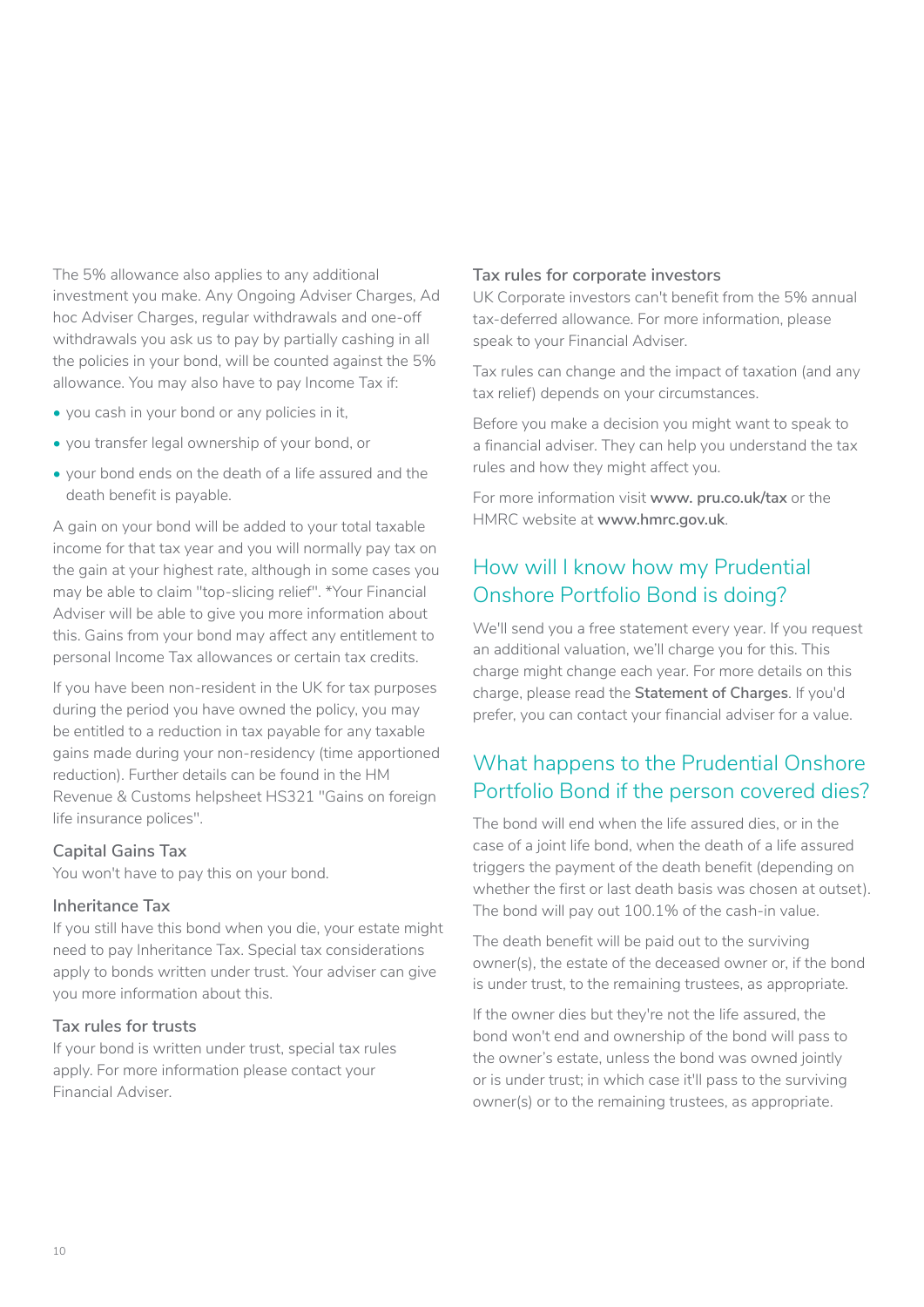# <span id="page-10-0"></span>What if the Prudential Onshore Portfolio Bond isn't right for me?

You have 30 days from when you first receive your bond documents to cancel. You also have 30 days to cancel any additional investments paid to the bond. If you decide to cancel an additional investment it won't affect any existing investment you have in place.

We'll include a cancellation notice with these documents and if you decide to cancel, you can send us a completed notice or write to us with your bond reference number at:

**Prudential International Stirling FK9 4UE**

If more than one person owns the plan, we'll accept cancellation by any of the owners, within the 30 day period, whether they're acting alone or jointly.

If you decide to cancel we'll give you your money back less any fall in value, withdrawals and any adviser charges taken, so you may not get back the full amount you paid in.

After 30 days your plan becomes binding and you can't cancel it. But if you decide it's not right for you later, you can cash it in. However you might not get all your money back if the value of your plan has fallen.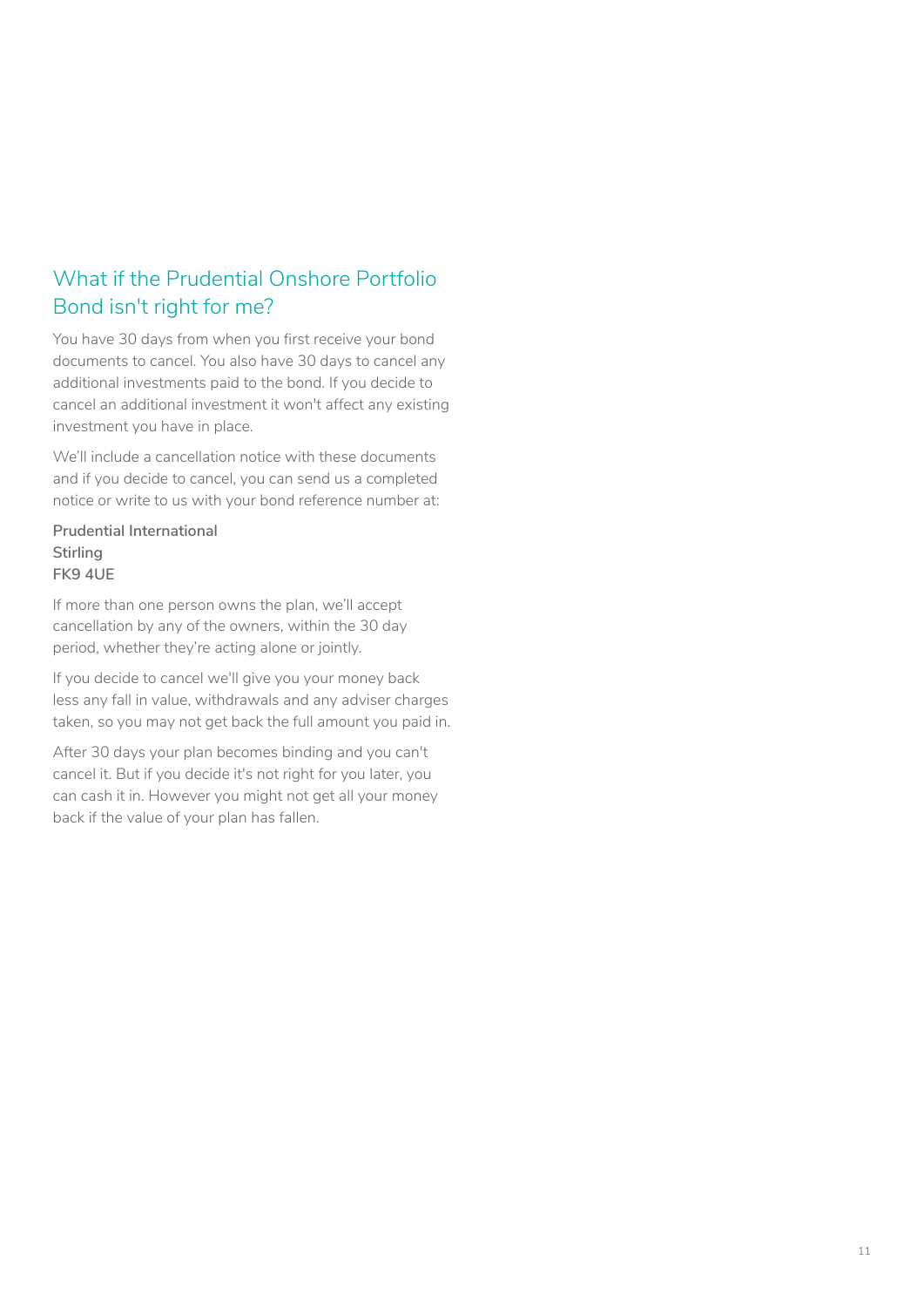# <span id="page-11-0"></span>Other information

# Client category

We classify you as a 'retail client' under Financial Conduct Authority (FCA) rules. This means you'll receive the highest level of protection for complaints and compensation and receive information in a straightforward way.

# Compensation (UK residents only)

Policyholders who are UK resident at the time the bond starts may be protected by the Financial Services Compensation Scheme (FSCS) against the insolvency of Prudential International Assurance (PIA) plc. The FSCS is an independent body set up by the UK Government to provide compensation for people where their authorised financial services provider gets into financial difficulties and becomes unable, or unlikely to be able, to pay claims against it. This circumstance is referred to as being 'in default'.

Losses, which may result from poor investment performance, are not covered by the FSCS.

#### **Where does FSCS protection apply?**

If Prudential International Assurance plc was deemed to be 'in default', FSCS cover would apply for eligible policyholders habitually resident in the UK for policies taken out on or after 1 December 2001. Policyholders holding a UK policy, issued before 2001, may be eligible to make a claim before the FSCS, however, since such a policy would have been taken out before the FSCS commenced, they should check their eligibility directly with the FSCS.

By investing in a PIA contract, PIA invest your money in funds that are provided by third party fund managers (i.e. non-M&G plc fund managers and fund managers within M&G plc, including the Prudential Assurance Company Limited). In such circumstances, you would not be protected by FSCS should these funds or the related fund management companies be deemed to be in default.

However, if PIA is in default, the value of any investment held in these funds would still form part of a claim under the FSCS for an eligible policyholder habitually resident in the UK.

You can find out more information on the FSCS at **www[.pru.co.uk/fscs](https://www.pru.co.uk/fscs/)**, or you can call us.

Information is also available from the Financial Services Compensation Scheme.

Visit their website: **www.[fscs.org.uk](https://www.fscs.org.uk/)**

Or write to:

**The Financial Services Compensation Scheme PO Box 300 Mitcheldean GL17 1DY** 

Or call the FSCS: Telephone: **0800 678 1100** for UK residents or **+44 207 741 4100** for International residents.

#### **Where FSCS coverage does not apply, then other factors can come in**

As explained in the 'Where does FSCS protection apply?' section, the FSCS doesn't cover every situation.

But, where FSCS protection does not apply, there are other factors that could help if the worst happened and a provider was 'in default'. For example, the use of custodians or depositories to provide protection for fund assets, where there is separate legal ownership of assets and legal entities that aren't liable for any losses of a fund manager. In so doing, the intention is that the underlying fund will not be liable for any losses the underlying fund management company incurs.

PIA would aim to recover any money invested in an underlying fund where the fund manager has been declared 'in default', but PIA would not be liable for any loss incurred from the default of the non-PIA fund manager.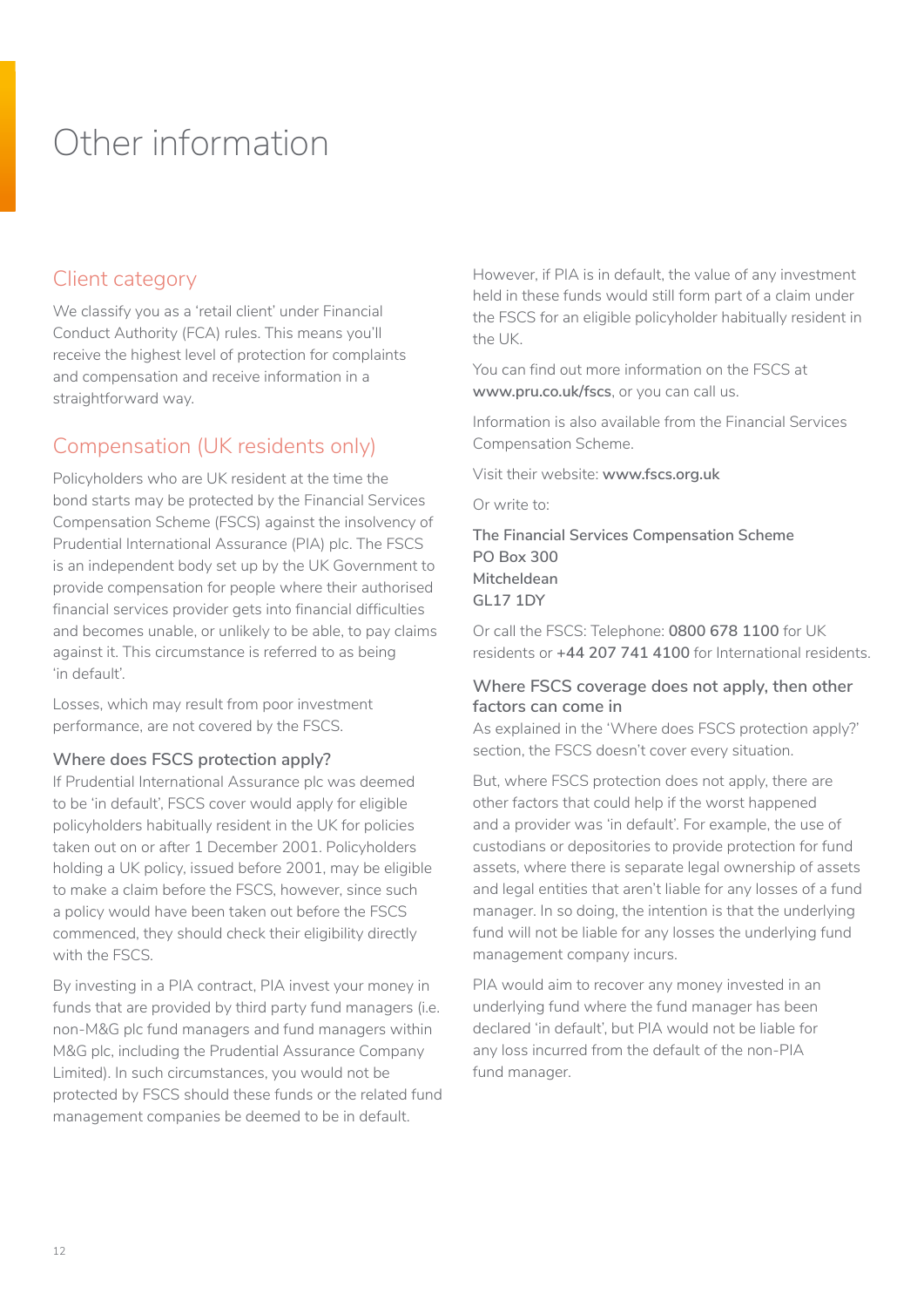# Limit of our liability

Our liability under any fund that we make available under the bond cannot exceed the value of the assets held in that fund. This applies whether these fund holdings are actual assets, an interest in another fund (whether managed within the M&G plc Group of companies or by an external investment organisation) or an interest in a reinsurance policy that we have taken out to reinsure our liability under a fund.

In particular, for an externally-managed fund, our liability is limited to the amount we can claim from the relevant investment organisation. For example, if the investment organisation were to become insolvent, we could only pay the amount, if any, which we could collect under the insolvency in relation to the units allocated to the bond.

# Financial strength

Prudential meets regulatory standards for meeting its financial obligations. You can read our solvency and financial conditions reports at **www.[pru.co.uk/about\\_us](http://www.pru.co.uk/about_us)**, or if you contact us using the details on the last page, we can post some information to you.

# Terms and Conditions

This Key Features document gives a summary of your bond. Full details are set out in your **Contract Conditions** Booklet which is available on request using our contact information on the last page, and will also be sent to you when your bond starts.

# Conflict of interest

We want to make sure that we uphold our reputation for conducting business with integrity. If we become aware that our interests may conflict with yours we will take all reasonable steps to manage it in an appropriate manner. We have drawn up a policy to deal with any conflicts of interest. If you would like to know the full details of our Conflict of Interest Policy, please contact our Customer Service Team on the details on the last page.

### Law

The law of England and Wales applies to your Prudential Onshore Portfolio Bond.

# Our regulators

The address of the regulator in Ireland which authorises Prudential International Assurance plc is:

**Central Bank of Ireland New Wapping Street North Wall Quay Dublin 1 D01 F7X3**

Prudential International, UK Branch is subject to limited regulation by the Financial Conduct Authority "FCA" and the Prudential Regulation Authority "PRA" for UK business.

Details on the extent of our regulation by the FCA and the PRA are available from us on request.

# FCA registration

Prudential International Assurance plc is entered on the Financial Services Register, Firm Reference Number 170672. The Financial Services register is a public record of all the organisations that the FCA and PRA regulate.

You can contact the FCA at:

**The Financial Conduct Authority 12 Endeavour Square London E20 1JN**

Website: **www.[fca.org.uk](http://www.fca.org.uk)**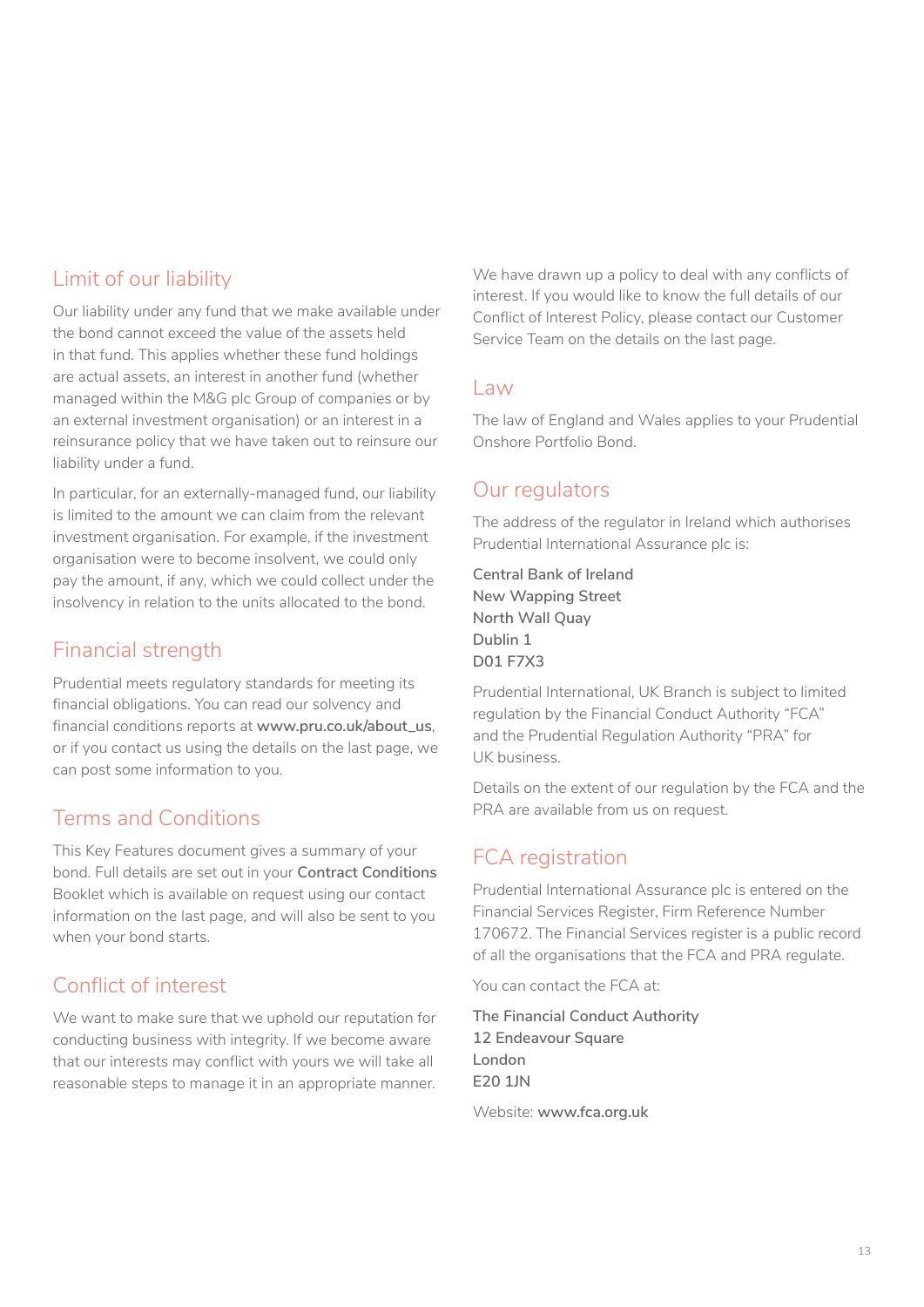# Communicating with you

Our bond documents and terms and conditions are in English and all our other communications with you will be in English.

# How to make a complaint

You should raise any complaint as soon as possible. In the first instance please contact your financial adviser, as they may be able to resolve it quickly for you.

You can write to us at:

**Customer Services Manager Prudential International Stirling FK9 4UE**

If you'd rather phone, you can call us on **0800 000 000**. We might record your call to make sure our service is up to standard.

In the unlikely event that we are unable to resolve any problem, you can contact the Financial Ombudsman Service (FOS).

The address is:

**Financial Ombudsman Service Exchange Tower London E14 9SR**

Telephone: **0800 023 4567** or **0300 123 9123**

Or visit the website: **www[.financial-ombudsman.org.uk](http://www.financial-ombudsman.org.uk)**

This service is free and using it won't affect your legal rights.

## How we use your personal information

In the Application Form for your bond we set out, within the Privacy Notice:

- details regarding how and why we use your personal information (including sensitive personal information); and
- who we may share it with; and
- Your rights around personal information.

For a copy of our latest Privacy Notice, please visit **www[.pru.co.uk/mydata](https://www.pru.co.uk/mydata)** and select the link for Prudential International Assurance (onshore) customers.

To access this website, all characters must be typed in lowercase format. If you require further information you can write to us at:

**Customer Service Centre Prudential Lancing BN15 8GB**

Call us on: **0800 000 000**

Or visit: **www.[pru.co.uk](https://www.pru.co.uk)**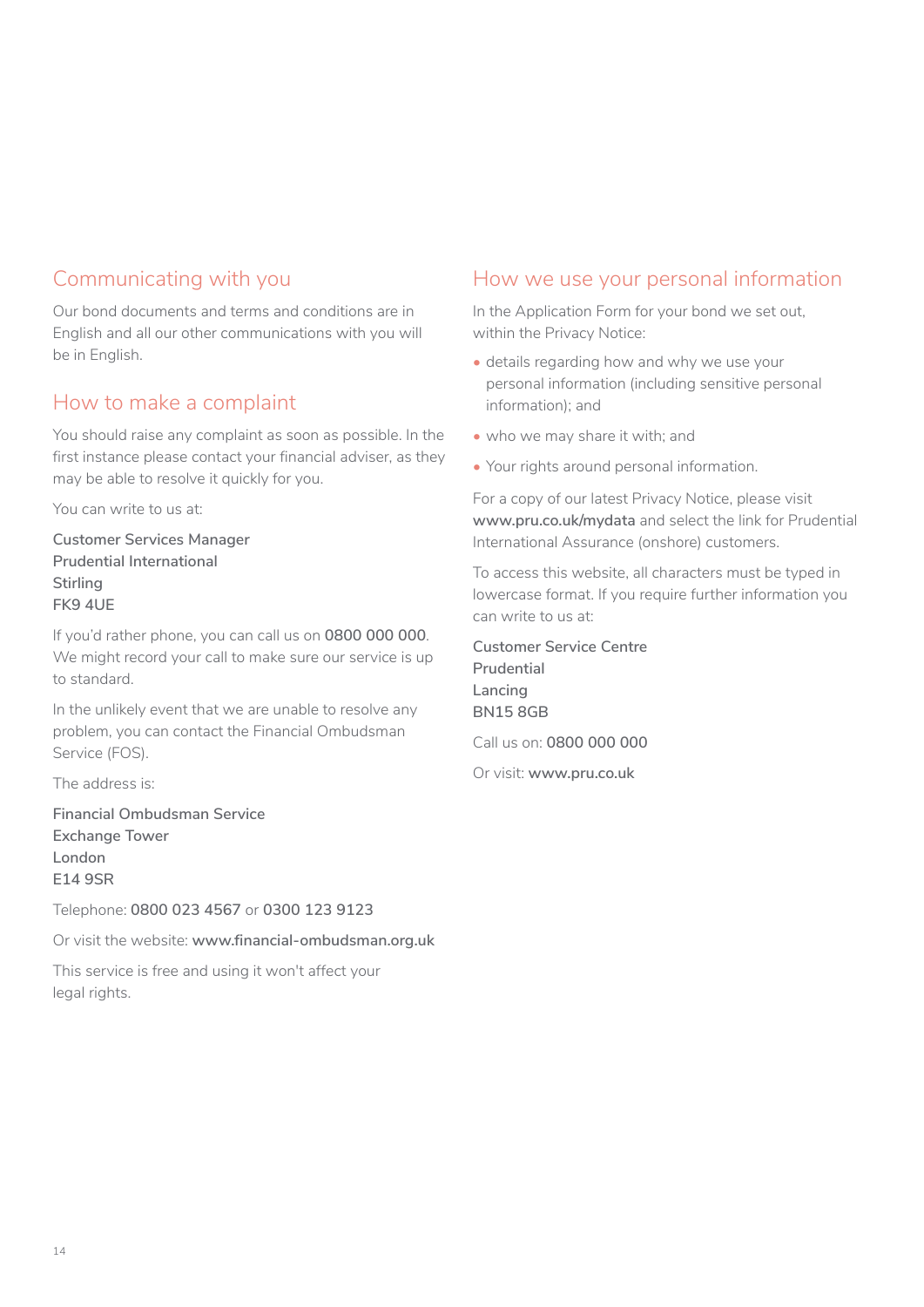# <span id="page-14-0"></span>How to contact us



If you want to contact us before you invest, you can contact us in the following ways:

Write to: **Prudential International, Stirling, FK9 4UE** 



#### Phone: **0800 000 000**

Monday to Friday 8:30am to 6.00pm (we're not open on public holidays). We might record your call to make sure our service is up to standard



 If you are a deaf customer, who is also a British Sign Language (BSL) user, you can contact us using a Video Relay service. The service, provided by SignVideo, connects customers to fully qualified, registered NRCPD interpreters who will relay your conversation with a member of our customer service team.

#### **www[.pru.co.uk/contact-us/signvideo](https://www.pru.co.uk/contact-us/signvideo)**

There is no cost for using this service to call Prudential and we're available to help you Monday to Friday, 8am to 6pm.



 You'll also find more information at **www.[pru.co.uk/investments/investment-products/prudential-onshore](https://www.pru.co.uk/investments/investment-products/prudential-onshore-portfolio-bond/)[portfolio-bond/](https://www.pru.co.uk/investments/investment-products/prudential-onshore-portfolio-bond/)**

# Keep in touch

It's important that we keep in touch so, if you change your address or any of your contact details, please let us know.